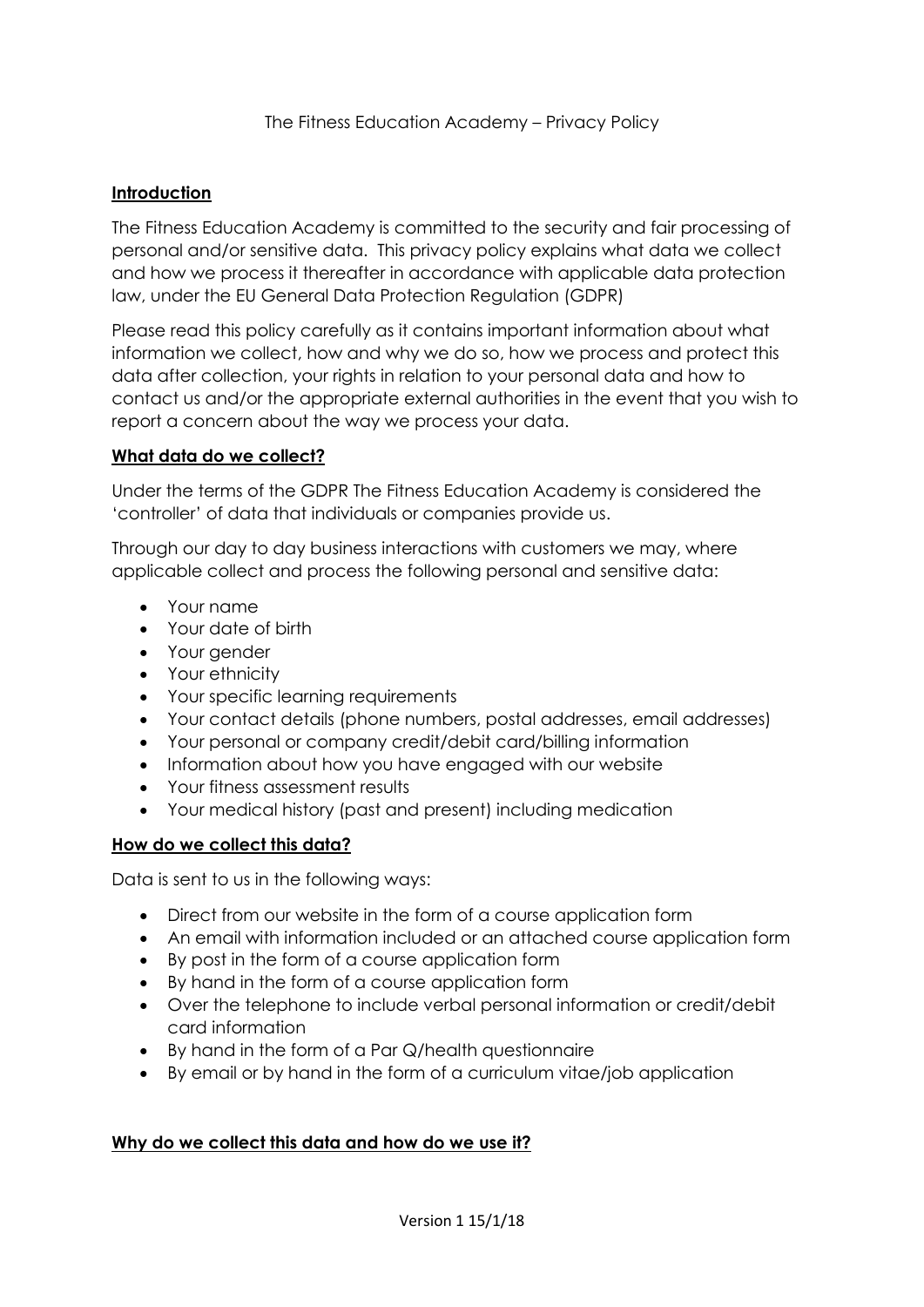We collect data in order to fulfil a variety of obligations, and we ensure that those sharing data with us are aware of what information is mandatory and what information is optional in order for us to fulfil those different obligations.

Under the terms of the GDPR, we collect and process this data on one or more of the following bases:

- **Consent** For example, if you are attending a course we may use photographs or videos for marketing purposes (e.g. website, social media), if you do not wish to appear you may formally opt out
- **Contractual obligations** For example, in order for us to deliver services, products, certifications etc. to individuals we need to use an individual's personal information to do this
- **Legitimate interests**  For example, in order to deal with complaints or appeals or to optimise your website experience
- **Legal obligations**  For example, to assist us and/or law enforcement agencies with fraud investigations

## **Who do we share your data with?**

We take all reasonable steps to ensure that personal data is suitably protected and can only be accessed and processed by those with a legitimate reason to do so. Apart from the applicable approved staff of The Fitness Education Academy, personal data may be shared with the following third parties:

- Awarding bodies such as Active IQ, YMCA Awards, Scottish Qualifications Authority, RLSS
- Learning Records Service (Education and Skills Funding Agency)
- REPs (Register of Exercise Professionals)
- CIMSPA (Chartered Institute for the Management of Sport and Physical Activity)
- Consultants and/or professional experts whose remit specifically requires access to personal data
- Law enforcement agencies, in the event that we are required to assist with legal proceedings

# **How do we protect your data?**

We use a combination of organisational and technical methods to protect your data from unauthorised access and/or accidental loss. Where we use third parties to process personal information, we also require them to adhere to the same levels of security and protection.

Any personal information that you voluntarily post via public platforms may become accessible to others. We cannot be held responsible for any personal information you have shared in this way, so you are advised to exercise caution when deciding when and where to share your information.

### **How long do we keep your data for?**

We retain data for as long as it is required to fulfil our ongoing regulatory, quality assurance and/or legal obligations.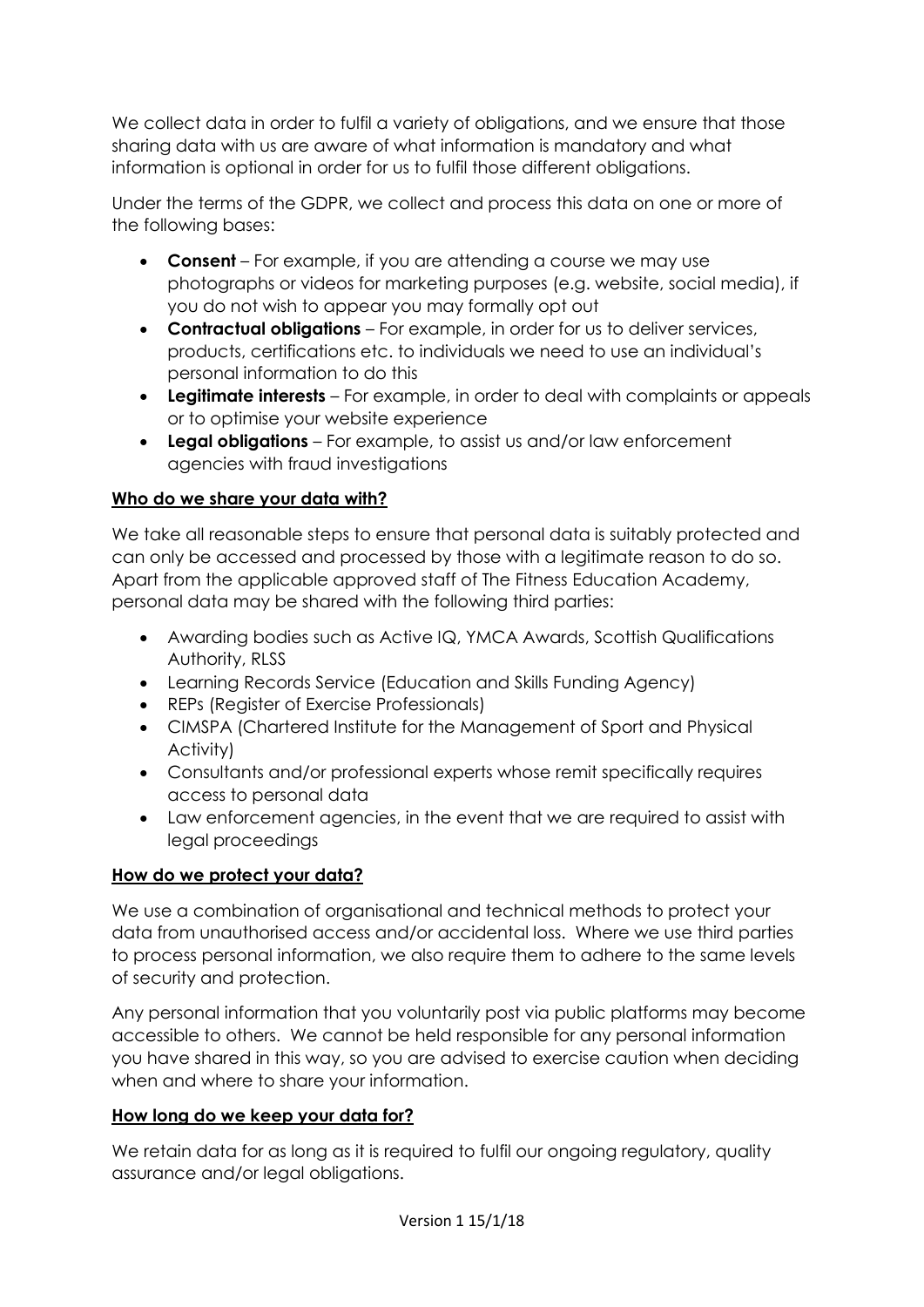Please refer to the next section of this policy and the 'how to contact us' section if you feel that we are retaining your data for longer than necessary and wish to exercise your 'right to erasure'.

### **What rights do you have?**

The GDPR outlines various rights that a data subject has with regard to their personal data, please see a summary below:

- **The right to be informed** individuals must be made aware of how and why their personal data is collected. In providing the policy, The Fitness Education Academy meets this requirement
- **The right of access** Individuals can request access to copies of their personal data in order to verify that it is being processed in a lawful and correct way
- **The right to rectification** Individuals can request that inaccurate personal data is corrected (or completed if it is incomplete)
- **The right to erasure** Under certain circumstances, an individual can request that their personal data is deleted (e.g. if they wish to unsubscribe from receiving marketing communications and also have their contact details completely deleted from our systems. This would be possible provided there was no legitimate ongoing reason for us to retain their details)
- **The right to process**  Under certain circumstances an individual can request the suppression of their personal data (e.g. allowing us to continue holding their data, but pausing all processing of that data whilst they seek to verify that it is accurate and/or being processed lawfully)
- **The right to portability**  Under certain circumstances an individual can request that their personal data is electronically transferred from us to another data controller
- **The right to object**  Under certain circumstances, an individual can object to the way in which their data is being processed (for example, if they believe that we do not have legitimate grounds for collecting and processing certain information about them). If the objection is upheld, we are required to stop processing that information

If you wish to exercise any of these rights or raise a data protection issue with us, please find the appropriate contact details below.

### **How to contact us**

If you have any concerns about this policy or wish to exercise your rights, please email us at [info@thefitnesseducationacademy.co.uk](mailto:info@thefitnesseducationacademy.co.uk) or submit your communication in writing to:

The Fitness Education Academy 54-56 Clerk Road Penicuik **Midlothian** EH26 9EY

### **How to lodge a complaint relating to data protection**